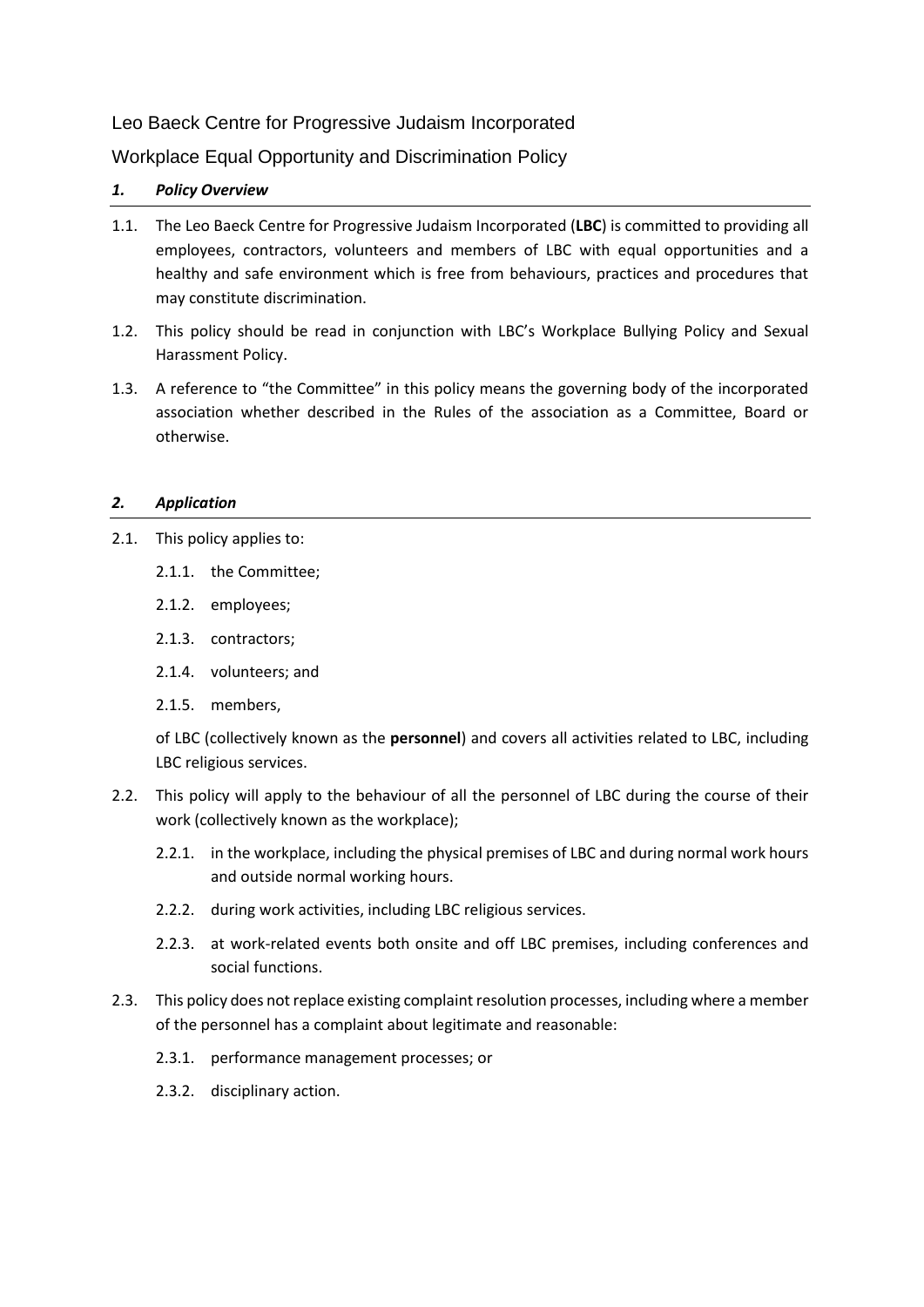## *3. What does equal employment opportunity mean?*

- 3.1. Equal employment opportunity means that employment and management practices operate in a way that gives everyone equality of opportunity in the workplace.
- 3.2. Equal employment opportunity requires that all decisions and practices relating to employment are based on clear, pre-determined job-related criteria in all areas including:
	- 3.2.1. recruitment;
	- 3.2.2. selection;
	- 3.2.3. remuneration;
	- 3.2.4. conditions of employment;
	- 3.2.5. training and development;
	- 3.2.6. promotion; and
	- 3.2.7. termination of employment.
- 3.3. Decisions and practices relating to employment must be based only on the relevant skills, experience, qualifications and aptitude of the employee.

## *4. On what grounds do anti-discrimination laws prohibit discrimination?*

- 4.1. Under the Victorian *Equal Opportunity Act 2010*, the Victorian *Racial and Religious Tolerance Act 2001*, the Commonwealth *Sex Discrimination Act 1984*, the Commonwealth *Disability Discrimination Act 1992*, the Commonwealth *Racial Discrimination Act 1975*, and the Commonwealth *Fair Work Act 2009*, decisions or practices based on any of the following attributes may be discriminatory and unlawful:
	- 4.1.1. [age;](about:blank)
	- 4.1.2. [breastfeeding;](about:blank)
	- 4.1.3. [carer status;](about:blank)
	- 4.1.4. [disability/impairment;](about:blank)
	- 4.1.5. [gender identity;](about:blank)
	- 4.1.6. [industrial activity;](about:blank)
	- 4.1.7. [lawful sexual activity;](about:blank)
	- 4.1.8. [marital status;](about:blank)
	- 4.1.9. [parental status;](about:blank)
	- 4.1.10. [physical features;](about:blank)
	- 4.1.11. [political belief or activity;](about:blank)
	- 4.1.12. [pregnancy;](about:blank)
	- 4.1.13. [race;](about:blank)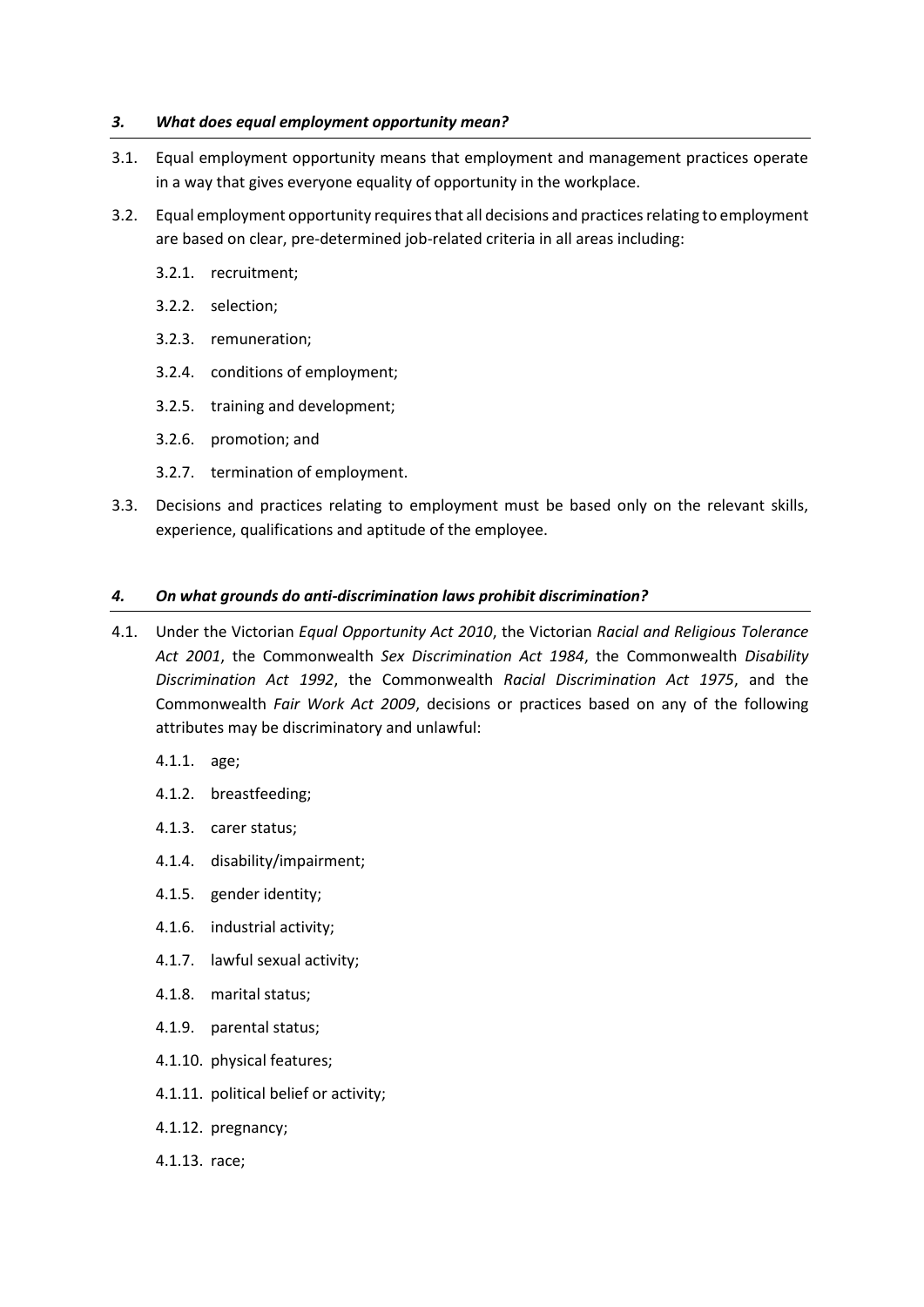- 4.1.14. [religious belief or activity;](about:blank)
- 4.1.15. [sex;](about:blank)
- 4.1.16. [sexual orientation;](about:blank) and
- 4.1.17. [personal association](about:blank) with someone who has, or is assumed to have, one of these personal characteristics.

## *5. What is discrimination?*

- 5.1. Commonwealth and State laws recognise two types of unlawful discrimination; direct and indirect:
- 5.2. **Direct discrimination** is any action which specifically excludes a person or group of people from a benefit or opportunity, or significantly reduces their chances of obtaining it, because a personal characteristic irrelevant to the situation (for example sex or ethnic origin) is applied, consciously or unconsciously, as a barrier.
- 5.3. **Indirect discrimination** occurs where there is a requirement (a rule, policy, practice or procedure) that is the same for everyone, but has disproportionate effect or result on one particular group. Unless this type of requirement is "reasonable" having regard to the circumstances, it is likely to be indirect discrimination – even if there was no intention to discriminate.
- 5.4. It is unlawful to discriminate on the basis that a person is perceived to have one of the above attributes, even if they do not actually have that attribute.
- 5.5. Discrimination can be found to have occurred even where it cannot be established that the person accused of discriminating intended to discriminate.
- 5.6. Even if the discriminatory reason is only one reason for the conduct complained of, this will be sufficient to establish that discrimination has occurred.
- 5.7. A person who discriminates may be found personally liable for the discrimination, as well as LBC being found liable.
- 5.8. Some instances of racial vilification may be criminal offences.

## *6. Discrimination exemptions*

- 6.1. The *Equal Opportunity Act 2010* (Vic) outlines some exceptions, which means that discrimination may not be against the law in particular circumstances.
- 6.2. General exceptions apply to discrimination in all areas of public life, such as situations where discrimination is necessary to protect someone's health and safety. General exemptions include:
	- 6.2.1. discrimination by court or law;
	- 6.2.2. religious exemptions;
	- 6.2.3. health and safety; and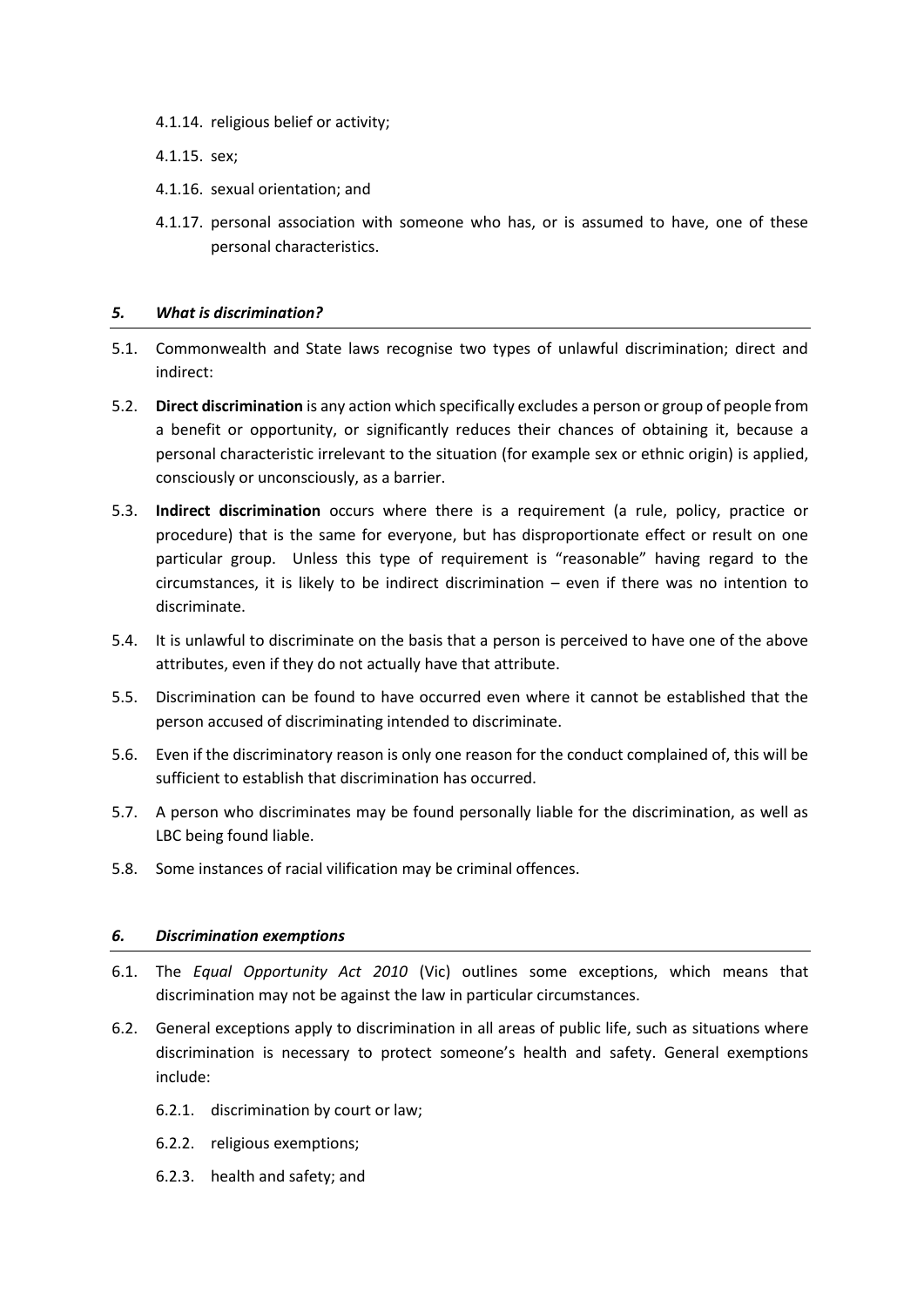- 6.2.4. special needs.
- 6.3. Specific exemptions apply only to certain areas of public life (for example in education, clubs or accommodation) or to specific personal characteristics (for example age or sex).

## *7. Religious exemptions*

- 7.1. A religious body means:
	- 7.1.1. a body established for a religious purpose; or
	- 7.1.2. an entity that establishes, or directs, controls or administers, an educational or other charitable entity that is intended to be, and is, conducted in accordance with religious doctrines, beliefs or principles.
- 7.2. Under section 82 of the *Equal Opportunity Act 2010* (Vic), religious bodies can discriminate against a person because of a personal characteristic in certain circumstances, including:
	- 7.2.1. ordaining or appointing priests, ministers of religion or members of a religious order
	- 7.2.2. training or educating people seeking ordination or appointment as priests, ministers of religion or members of a religious order
	- 7.2.3. selecting or appointing people to perform functions relating to, or participating in, any religious observance or practice.
- 7.3. Religious bodies and religious schools can discriminate on the basis of:
	- 7.3.1. a person's religious belief or activity
	- 7.3.2. sex
	- 7.3.3. sexual orientation
	- 7.3.4. lawful sexual activity
	- 7.3.5. marital status
	- 7.3.6. parental status
	- 7.3.7. gender identity

but only where the discrimination conforms to the doctrines, beliefs or principles of the religion or is reasonably necessary to avoid injury to the religious sensitivities of people who follow the religion.

- 7.4. Religious bodies and religious schools can also allow someone to discriminate against another person because of the above characteristics, but only if the discrimination is reasonably necessary for the first person to comply with the doctrines, beliefs or principles of their religion.
- 7.5. The term 'reasonably necessary' requires an objective assessment of whether the discrimination is necessary.
- 7.6. Religious bodies and religious schools cannot discriminate because of a person's:

7.6.1. race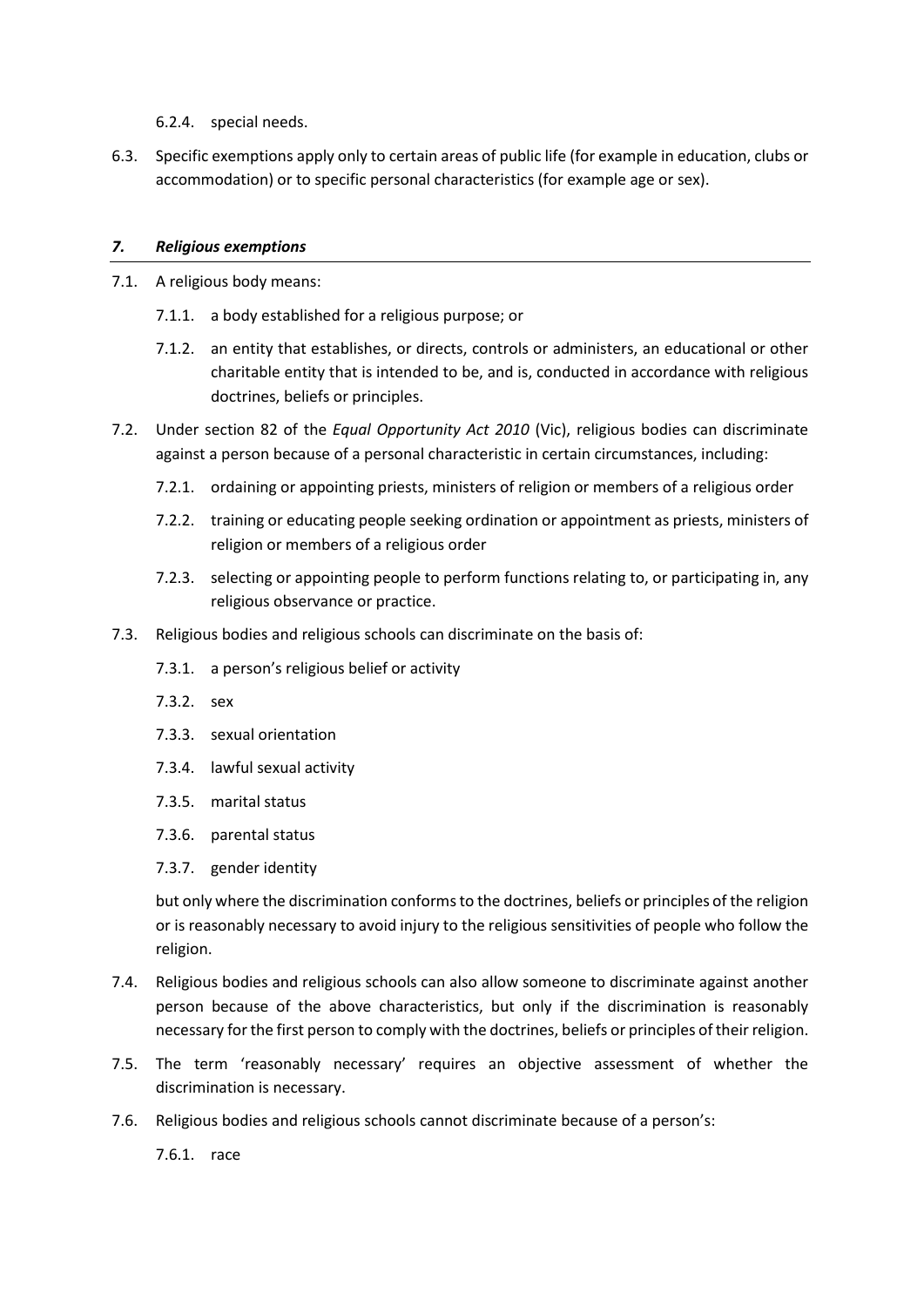- 7.6.2. disability
- 7.6.3. age
- 7.6.4. physical features
- 7.6.5. industrial or employment activity
- 7.6.6. carer status
- 7.6.7. political belief or activity
- 7.6.8. pregnancy and breastfeeding
- 7.6.9. personal association with a person with any protected characteristic.

#### *8. Responsibility*

- 8.1. All personnel have an obligation and responsibility to proactively promote a workplace of equal opportunity and free of discrimination in any working relationship between different personnel members.
- 8.2. The Committee is responsible for:
	- 8.2.1. endorsing this policy and related procedures; and
	- 8.2.2. proactively promoting a workplace of equal opportunity and free from discrimination and acting on incidents;
	- 8.2.3. providing for appropriate training and information to personnel of the workplace about what are acceptable and unacceptable workplace behaviours;
	- 8.2.4. informing personnel of the actions they can take if they feel they are being discriminated against;
	- 8.2.5. arranging or providing adequate and appropriate support to personnel who make a complaint about discrimination, including ensuring that the matter is treated confidentially and that the complainant is not victimised; and
	- 8.2.6. dealing fairly with all persons involved in allegations of discrimination including ensuring due process.
- 8.3. Employees, contractors, volunteers and members are responsible for:
	- 8.3.1. ensuring they are familiar with this policy and complying with this policy;
	- 8.3.2. understanding the responsibilities and adhering to the policies and procedures associated with maintaining an environment free of discrimination;
	- 8.3.3. maintaining complete confidentiality if they provide information during the investigation of a complaint.
- 8.4. This policy recognises that in some situations, people may not be aware that their behaviour is unacceptable or offensive, because such behaviour has become part of the prevailing culture of the workplace. It is the Committee's role to set acceptable standards and apprise personnel of their expectations.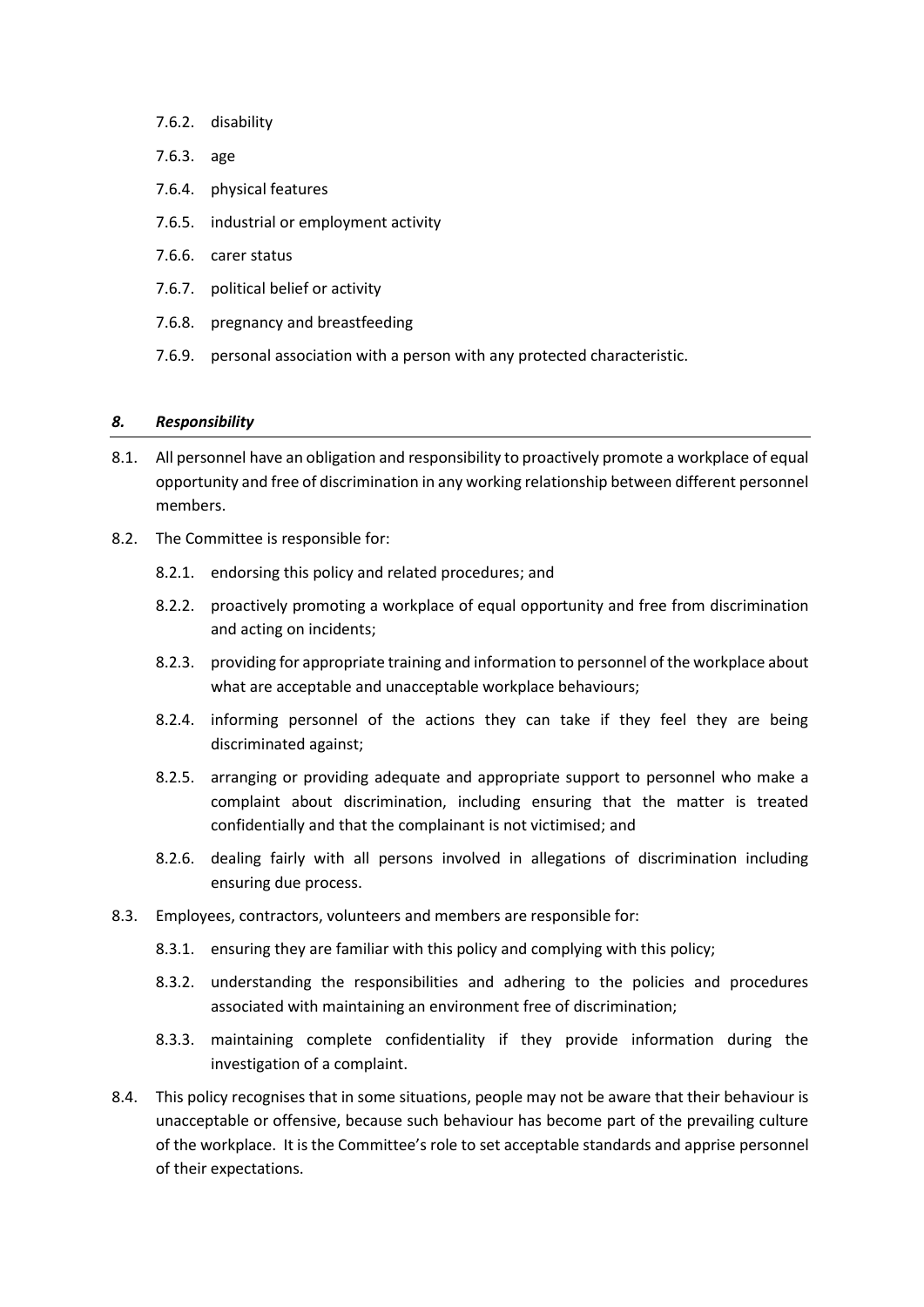## *9. Complaint Procedure*

### **Making a Formal Complaint**

- 9.1. Someone who feels they are being discriminated against is entitled to make a formal complaint to the President of the Committee (**President**). The complaint may be made by another person should they so choose, on behalf of a personnel member.
- 9.2. The complaint must be in writing and provide sufficient information for the President to assess whether an investigation is warranted. The President may seek further information from the complainant or the other personnel member in order to ascertain whether an investigation is warranted. The complaint should include details of what informal steps have been taken to seek to resolve the matter or, if these have not been taken, why they are inappropriate.
- 9.3. Unless the President is convinced that the complaint is frivolous or malicious, the President will instigate an investigation of the complaint in circumstances where:
	- 9.3.1. informal efforts have not resolved the matter; and/or
	- 9.3.2. someone complained against has refused to participate in, or withdrawn from, conciliation.
- 9.4. If the President is convinced that the complaint is frivolous, vexatious or malicious, the President may advise the Committee to further investigate this and consider disciplinary action.
- 9.5. In the event that the President wishes to make, or is the subject of, a formal complaint, such complaint may be made in writing to another member of the Committee. The Committee must then nominate an independent member of the Committee to undertake the complaint procedure set out in this policy.

## **Investigation of Formal Complaints**

- 9.6. Where the President assesses that an investigation of a complaint is warranted, the President will instigate a formal investigation into whether or not discrimination has occurred and, if so, who have been the perpetrators.
- 9.7. The person(s) against whom the complaint is made will be informed of the allegations and advised of their entitlement to be assisted by a work colleague or another representative, should they so choose. They will also be advised that the outcome of the investigation could lead to disciplinary action.
- 9.8. The President shall ensure that whatever the outcome of the complaint, the complainant is not victimised.
- 9.9. The investigation may include gathering evidence from the complainant, the person(s) against whom the complaint is made and other relevant persons. The investigation shall be made in a timely manner, but ensure that everyone involved has adequate time and resources to provide relevant information. The report of the investigation shall be provided to the Committee, the complainant and the person(s) against whom the complaint was made.

## **Action on the Report**

9.10. The President shall advise the Committee on:

9.10.1. the appropriate action, based on the findings of the investigation, which may include: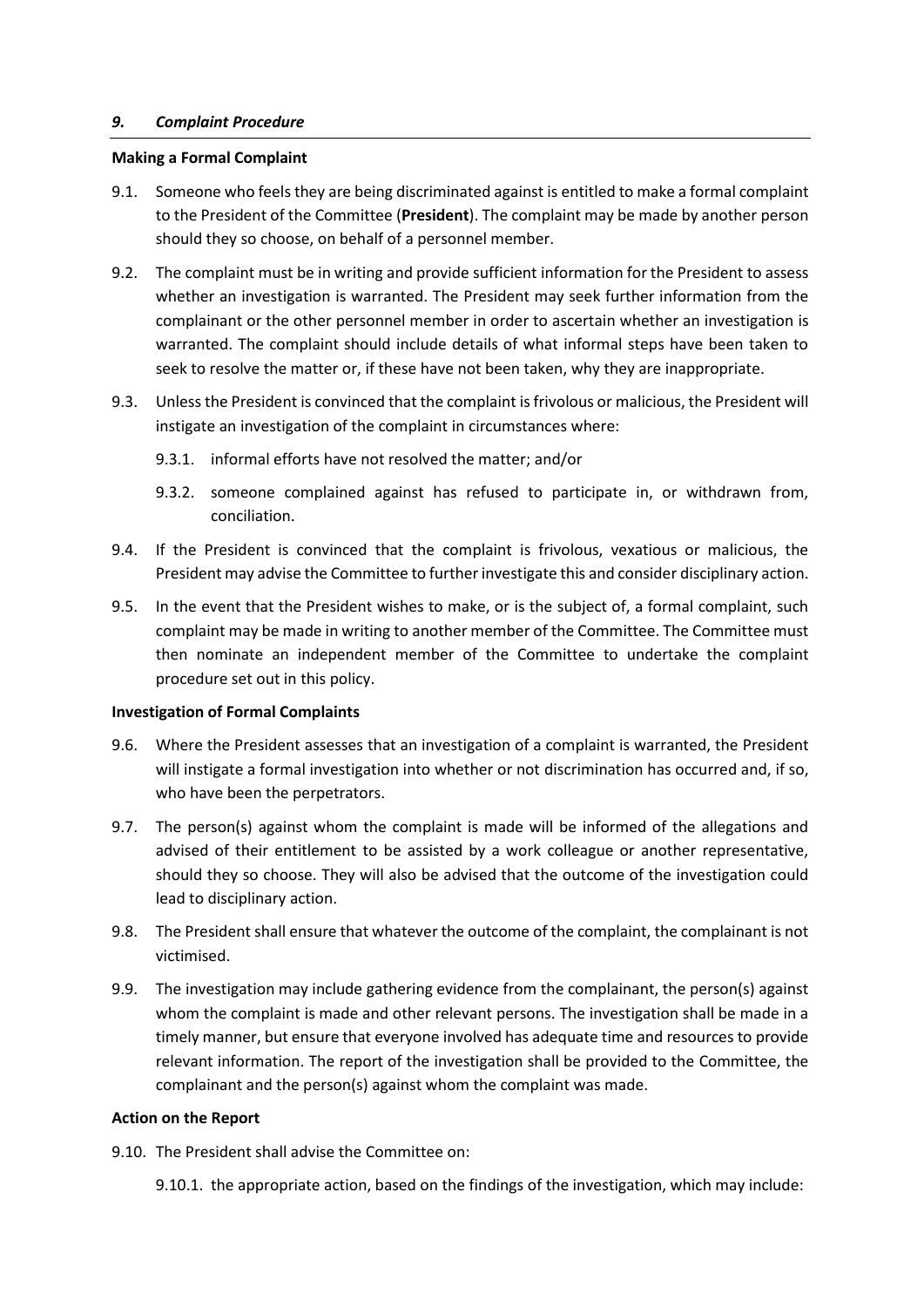- an apology;
- changes to work practices;
- disciplinary action;
- training or
- notes placed in personnel file etc,
- 9.10.2. whether or not disciplinary action is warranted against the person or persons subject to the complaint;
- 9.10.3. remedial actions which should be taken by the Committee to prevent workplace discrimination;
- 9.10.4. whether counselling, conciliation or mediation should be provided.

#### **Disciplinary Action**

- 9.11. Any disciplinary action in regard to workplace discrimination by a member or involving a member will be subject to the Disciplinary Action provisions set out in the Rules of LBC.
- 9.12. Any disciplinary action in regard to workplace discrimination will be taken in accordance with any Agreement under which the person subject to the complaint is engaged (if applicable). It is recognised that the report of the investigation into a formal complaint may be used to formulate allegations of misconduct or serious misconduct.

#### *10. Additional Resources*

Contact the Victorian Equal Opportunity and Human Rights Commission.

| Phone:   | 1300 891 848                                    |
|----------|-------------------------------------------------|
| Address: | Level 3, 204 Lygon Street Carlton Victoria 3053 |
| Email:   | enquiries@veohrc.vic.gov.au                     |
| Web:     | www.humanrightscommission.vic.gov.au            |
|          |                                                 |

Contact the Australian Human Rights Commission.

| Phone:   | 1300 369 711                                         |
|----------|------------------------------------------------------|
| Address: | Level 3, 175 Pitt Street Sydney New South Wales 2000 |
| Email:   | infoservice@humanrights.gov.au                       |
| Web:     | www.hreoc.gov.au                                     |

Australian Human Rights Commission Act 1986 (Cth)

Age Discrimination Act 2004 (Cth)

Disability Discrimination Act 1992 (Cth)

Racial Discrimination Act 1975 (Cth)

Racial and Religious Tolerance Act 2001 (Vic)